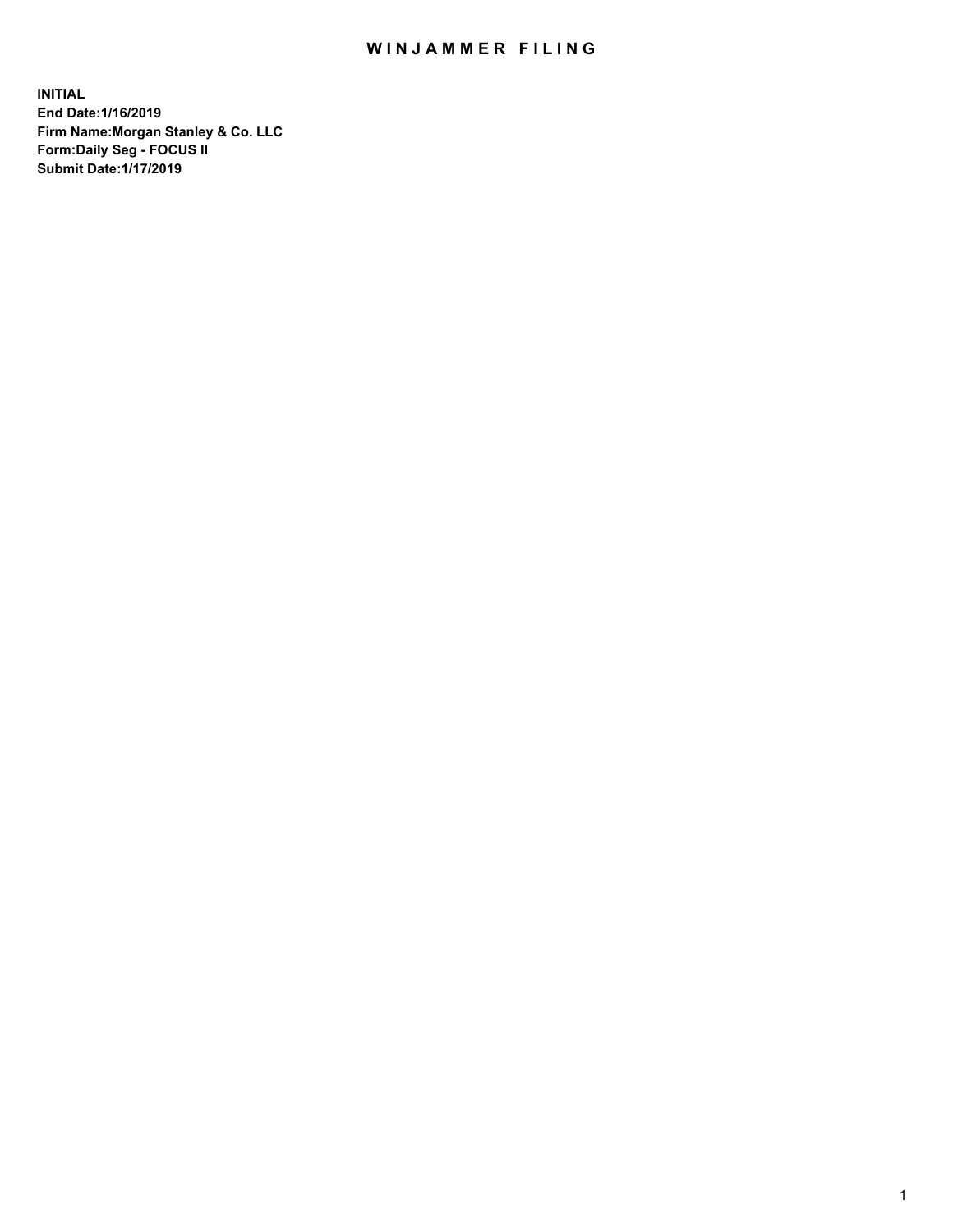**INITIAL End Date:1/16/2019 Firm Name:Morgan Stanley & Co. LLC Form:Daily Seg - FOCUS II Submit Date:1/17/2019 Daily Segregation - Cover Page**

| Name of Company                                                                                                                                                                                                                                                                                                                | Morgan Stanley & Co. LLC                               |
|--------------------------------------------------------------------------------------------------------------------------------------------------------------------------------------------------------------------------------------------------------------------------------------------------------------------------------|--------------------------------------------------------|
| <b>Contact Name</b>                                                                                                                                                                                                                                                                                                            | <b>Ikram Shah</b>                                      |
| <b>Contact Phone Number</b>                                                                                                                                                                                                                                                                                                    | 212-276-0963                                           |
| <b>Contact Email Address</b>                                                                                                                                                                                                                                                                                                   | Ikram.shah@morganstanley.com                           |
| FCM's Customer Segregated Funds Residual Interest Target (choose one):<br>a. Minimum dollar amount: ; or<br>b. Minimum percentage of customer segregated funds required:% ; or<br>c. Dollar amount range between: and; or<br>d. Percentage range of customer segregated funds required between:% and%.                         | 280,000,000<br><u>0</u><br><u>0 0</u><br>0 Q           |
| FCM's Customer Secured Amount Funds Residual Interest Target (choose one):<br>a. Minimum dollar amount: ; or<br>b. Minimum percentage of customer secured funds required:%; or<br>c. Dollar amount range between: and; or<br>d. Percentage range of customer secured funds required between:% and%.                            | 140,000,000<br><u>0</u><br><u>00</u><br>0 <sub>0</sub> |
| FCM's Cleared Swaps Customer Collateral Residual Interest Target (choose one):<br>a. Minimum dollar amount: ; or<br>b. Minimum percentage of cleared swaps customer collateral required:% ; or<br>c. Dollar amount range between: and; or<br>d. Percentage range of cleared swaps customer collateral required between:% and%. | 92,000,000<br><u>0</u><br><u>00</u><br>0 <sub>0</sub>  |

Attach supporting documents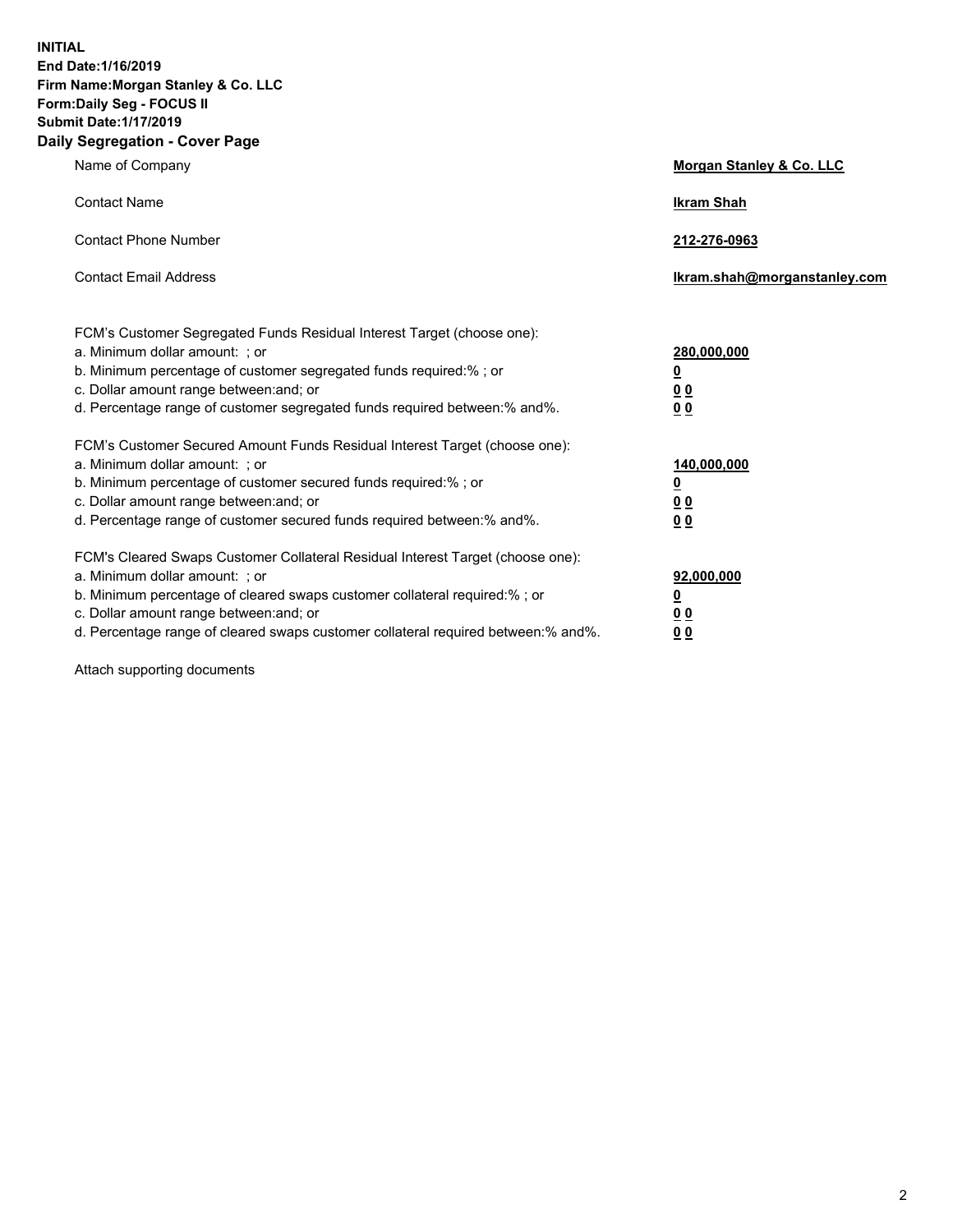## **INITIAL End Date:1/16/2019 Firm Name:Morgan Stanley & Co. LLC Form:Daily Seg - FOCUS II Submit Date:1/17/2019**

## **Daily Segregation - Secured Amounts**

Foreign Futures and Foreign Options Secured Amounts Amount required to be set aside pursuant to law, rule or regulation of a foreign government or a rule of a self-regulatory organization authorized thereunder

- 1. Net ledger balance Foreign Futures and Foreign Option Trading All Customers A. Cash **3,360,908,975** [7315]
	- B. Securities (at market) **2,104,733,932** [7317]
- 2. Net unrealized profit (loss) in open futures contracts traded on a foreign board of trade **-347,506,549** [7325]
- 3. Exchange traded options
	- a. Market value of open option contracts purchased on a foreign board of trade **5,029,059** [7335]
	- b. Market value of open contracts granted (sold) on a foreign board of trade **-4,609,220** [7337]
- 4. Net equity (deficit) (add lines 1. 2. and 3.) **5,118,556,197** [7345]
- 5. Account liquidating to a deficit and account with a debit balances gross amount **162,805,332** [7351] Less: amount offset by customer owned securities **-161,795,726** [7352] **1,009,606**
- 6. Amount required to be set aside as the secured amount Net Liquidating Equity Method (add lines 4 and 5)
- 7. Greater of amount required to be set aside pursuant to foreign jurisdiction (above) or line 6.

## FUNDS DEPOSITED IN SEPARATE REGULATION 30.7 ACCOUNTS

- 1. Cash in banks
	- A. Banks located in the United States **203,011,955** [7500]
	- B. Other banks qualified under Regulation 30.7 **1,079,232,956** [7520] **1,282,244,911**
- 2. Securities
	- A. In safekeeping with banks located in the United States **183,607,208** [7540]
	- B. In safekeeping with other banks qualified under Regulation 30.7 **0** [7560] **183,607,208** [7570]
- 3. Equities with registered futures commission merchants
	-
	- B. Securities **0** [7590]
	- C. Unrealized gain (loss) on open futures contracts **-51,995** [7600]
	- D. Value of long option contracts **0** [7610]
- E. Value of short option contracts **0** [7615] **6,546,881** [7620]
- 4. Amounts held by clearing organizations of foreign boards of trade
	- A. Cash **0** [7640]
	- B. Securities **0** [7650]
	- C. Amount due to (from) clearing organization daily variation **0** [7660]
	- D. Value of long option contracts **0** [7670]
	- E. Value of short option contracts **0** [7675] **0** [7680]
- 5. Amounts held by members of foreign boards of trade
	-
	-
	- C. Unrealized gain (loss) on open futures contracts **-347,454,554** [7720]
	- D. Value of long option contracts **5,029,059** [7730]
	- E. Value of short option contracts **-4,609,220** [7735] **3,883,353,857**
- 6. Amounts with other depositories designated by a foreign board of trade **0** [7760]
- 7. Segregated funds on hand **0** [7765]
- 8. Total funds in separate section 30.7 accounts **5,355,752,857** [7770]
- 9. Excess (deficiency) Set Aside for Secured Amount (subtract line 7 Secured Statement Page 1 from Line 8)
- 10. Management Target Amount for Excess funds in separate section 30.7 accounts **140,000,000** [7780]
- 11. Excess (deficiency) funds in separate 30.7 accounts over (under) Management Target **96,187,054** [7785]

**0** [7305]

[7354] **5,119,565,803** [7355]

**5,119,565,803** [7360]

[7530]

A. Cash **6,598,876** [7580]

 A. Cash **2,309,261,848** [7700] B. Securities **1,921,126,724** [7710] [7740] **236,187,054** [7380]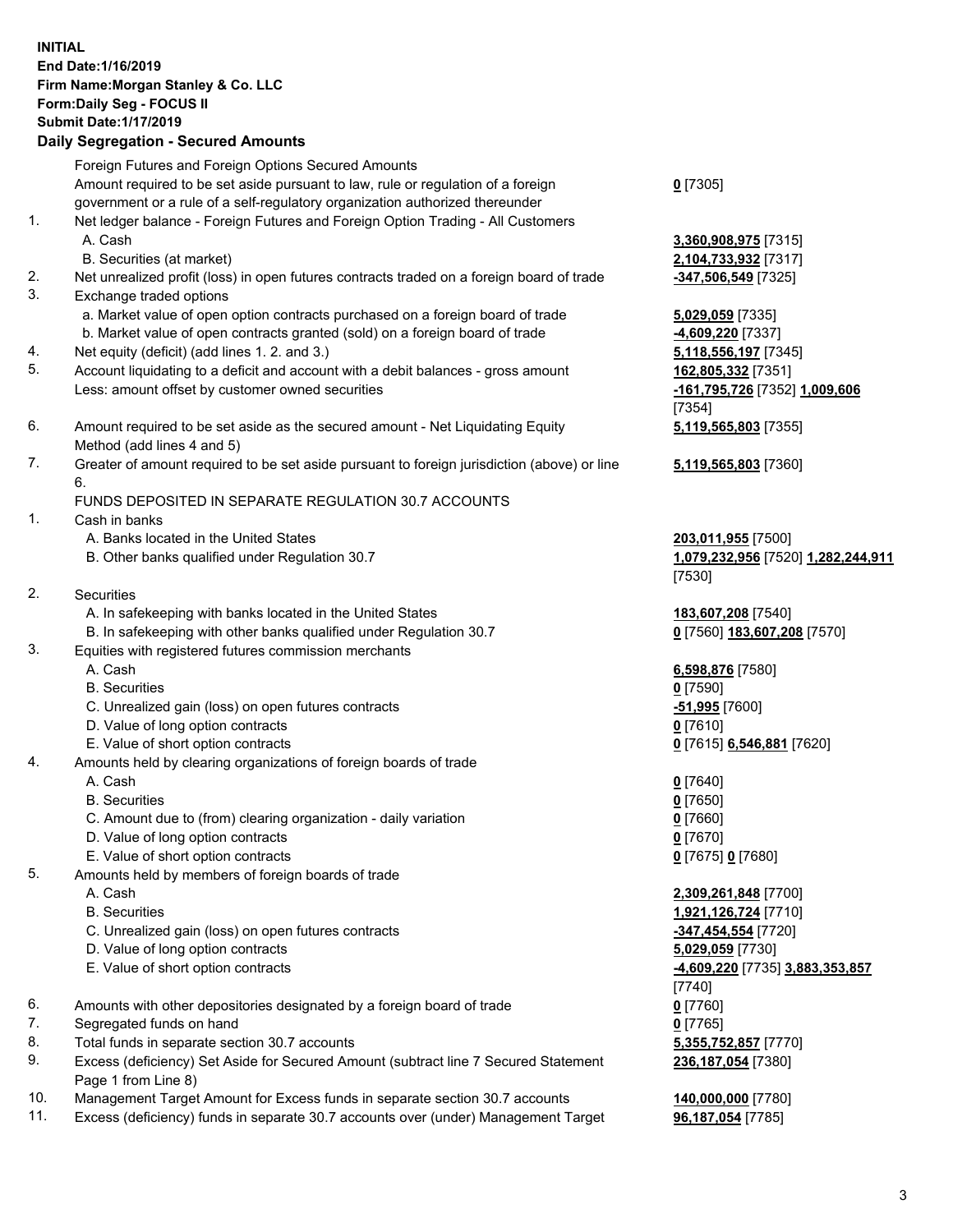**INITIAL End Date:1/16/2019 Firm Name:Morgan Stanley & Co. LLC Form:Daily Seg - FOCUS II Submit Date:1/17/2019 Daily Segregation - Segregation Statement** SEGREGATION REQUIREMENTS(Section 4d(2) of the CEAct) 1. Net ledger balance A. Cash **7,722,068,289** [7010] B. Securities (at market) **6,241,920,644** [7020] 2. Net unrealized profit (loss) in open futures contracts traded on a contract market **2,770,403,363** [7030] 3. Exchange traded options A. Add market value of open option contracts purchased on a contract market **273,420,454** [7032] B. Deduct market value of open option contracts granted (sold) on a contract market **-339,112,716** [7033] 4. Net equity (deficit) (add lines 1, 2 and 3) **16,668,700,034** [7040] 5. Accounts liquidating to a deficit and accounts with debit balances - gross amount **233,412,236** [7045] Less: amount offset by customer securities **-231,832,762** [7047] **1,579,474** [7050] 6. Amount required to be segregated (add lines 4 and 5) **16,670,279,508** [7060] FUNDS IN SEGREGATED ACCOUNTS 7. Deposited in segregated funds bank accounts A. Cash **4,521,982,730** [7070] B. Securities representing investments of customers' funds (at market) **0** [7080] C. Securities held for particular customers or option customers in lieu of cash (at market) **640,405,379** [7090] 8. Margins on deposit with derivatives clearing organizations of contract markets A. Cash **6,318,620,862** [7100] B. Securities representing investments of customers' funds (at market) **0** [7110] C. Securities held for particular customers or option customers in lieu of cash (at market) **5,601,515,265** [7120] 9. Net settlement from (to) derivatives clearing organizations of contract markets **-24,279,666** [7130] 10. Exchange traded options A. Value of open long option contracts **273,420,454** [7132] B. Value of open short option contracts **-339,112,716** [7133] 11. Net equities with other FCMs A. Net liquidating equity **9,186,117** [7140] B. Securities representing investments of customers' funds (at market) **0** [7160] C. Securities held for particular customers or option customers in lieu of cash (at market) **0** [7170] 12. Segregated funds on hand **0** [7150] 13. Total amount in segregation (add lines 7 through 12) **17,001,738,425** [7180] 14. Excess (deficiency) funds in segregation (subtract line 6 from line 13) **331,458,917** [7190]

- 15. Management Target Amount for Excess funds in segregation **280,000,000** [7194]
- 16. Excess (deficiency) funds in segregation over (under) Management Target Amount Excess

**51,458,917** [7198]